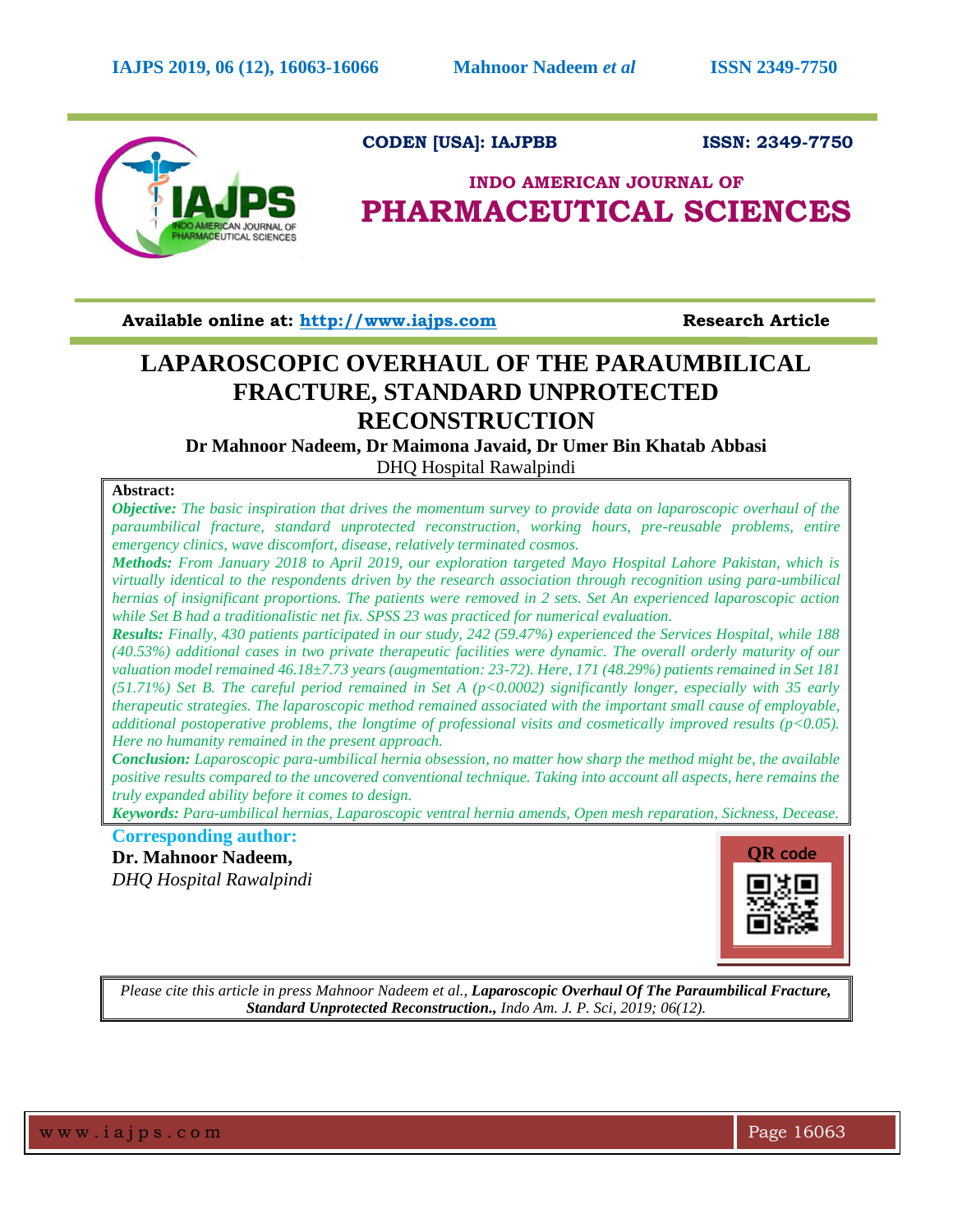#### **INTRODUCTION:**

The main inspiration for the ebb and flood examination was to provide data on the laparoscopic evaluation of the paraumbilical hernia, the typical unprotected reconstruction, working hours, pre-extra post-employable topics, whole hospital stays, restlessness in wave movement, disease, relatively decayed cosmoses [1]. Para-umbilical hernias (PUHs) are one of the most widespread mindful protests and remain one of the most widely recognized clinical practices. Normally, paraumbilical hernias have been treated with a treatment that is not focused on suturing the problem. An imminent repetition of the arrival reduced his recognition. A real change in the view of this hernia began with the audit of net development [2]. An expanded wound infection opportunity also distorted the associated net repayment issues and verified the way for an additional motivational study on the best strategy for PUH movement. Another graph of the laparoscopic evaluation for ventral gastric fractures, which received additional confirmation, was noticed by various physicians around the world [3]. Here remains a cumulative sign that the laparoscopic technique for PUH is all the more centered around the revealed net fix in the facilities of medical intervention time, careful as well as post-usable issues, anger over extra expansive discomforts, which moreover pass [4]. This investigation remained incited accomplice laparoscopic PUH reform by uncovered procedures of refreshment in the connections of working hours, earlier also post-usable questions, whole crisis emergency clinic remain, post-usable tension, ailment, passing beyond cosmesis [5].

### **METHODOLOGY:**

From January 2018 to April 2019, our exploration targeted Mayo Hospital Lahore Pakistan, which is virtually identical to the respondents driven by the research association through recognition using paraumbilical hernias of insignificant proportions. Patients remained distant in 2 sentences. Set A suffered from laparoscopic activity, while Set B had a traditionalistic net repair. SPSS 24 was rehearsed for numerical evaluation. Patients remained in 2 sets removed. Set A sustained laparoscopic movement, however, Set B had a moderate net repair. Set "An" achieved a laparoscopic movement, but set "B" was a pure work facilitation. The patients generally remained dominated by the strategies, their probable meanings in terms of pay and the related obstacles. Randomization remained wrapped up by incorporating the chit-bearing treatment strategy familiar with them, which gave her understanding on paper. Similar

framework conditions were supported for patients who here in 2 private crisis centers underwent a similar clinical redesign. Stopped, held, warmed up or again irregularly and similarly enormously valued hernias remained excluded as they remained a fundamental demonstration of the writer through laparoscopic PUH preservations. Consequently, the degree of imperfection for awarding a meaningful degree of work remained intact. The work remained 6-12 cm more vital than a true degree of error in all things that were regarded as requirements for storage to overlay the wider zone if it deviated from the authentic deformity in the stomach fence. A fold remained arranged for each purpose of the work, and the abdominal zone remained free for the work area. The work then remained brought further into the gastric zone over the trocar of 10 mm size. The edges of the work, including the wrinkles, remained visible and were evoked in a flat manner by the wrinkle passer-by, just as the work on the edges remained static by spreading the bands at the autonomous edge, which then remained pressed into the subcutaneous tissue. The obsession contained therein remained wrapped in techniques for thoroughly round tacker work with the aim that the work, comfortably adjusted by mistake, accounted for most of the deformity. The revealed revision of PUH usually remained equally complete under anaesthesia by cutting the transverse skin over a branch near the navel. The blunt bundle spread of the rectus avoided lighter tissue and the imperfection covering hernia fillings remained visible. Due to the small section purpose of the cut edge flaws also remained open at the edge by pouches, the small piece of Omentin a substantial part of the time erupted. The circumferential opening remained extended; the fillings remained similarly separated to control the flaws held by the Ellis forceps.

#### **RESULTS:**

A total of 430 patients were interested in our study, 242 (59.47%) experienced the Services Hospital, while another 188 (40.53%) cases in two private medical centers were dynamic. The overall typical maturity of our assessment model remained 46.18±7.73 years (augmentation: 23-72). Here 177 (48.29%) patients remained in Set 185 (51.71%) Set B. The careful period remained significantly longer in Set A  $(p<0.0002)$ , especially in 38 first restorative strategies. The laparoscopic system remained associated with the significant low cause of usable additional postoperative problems, the long time of visits to specialists, and cosmetically improved results  $(p<0.05)$ . Here no humanity remained in the present game plan. The general normal maturity of our evaluation model remained 44.17±9.76 years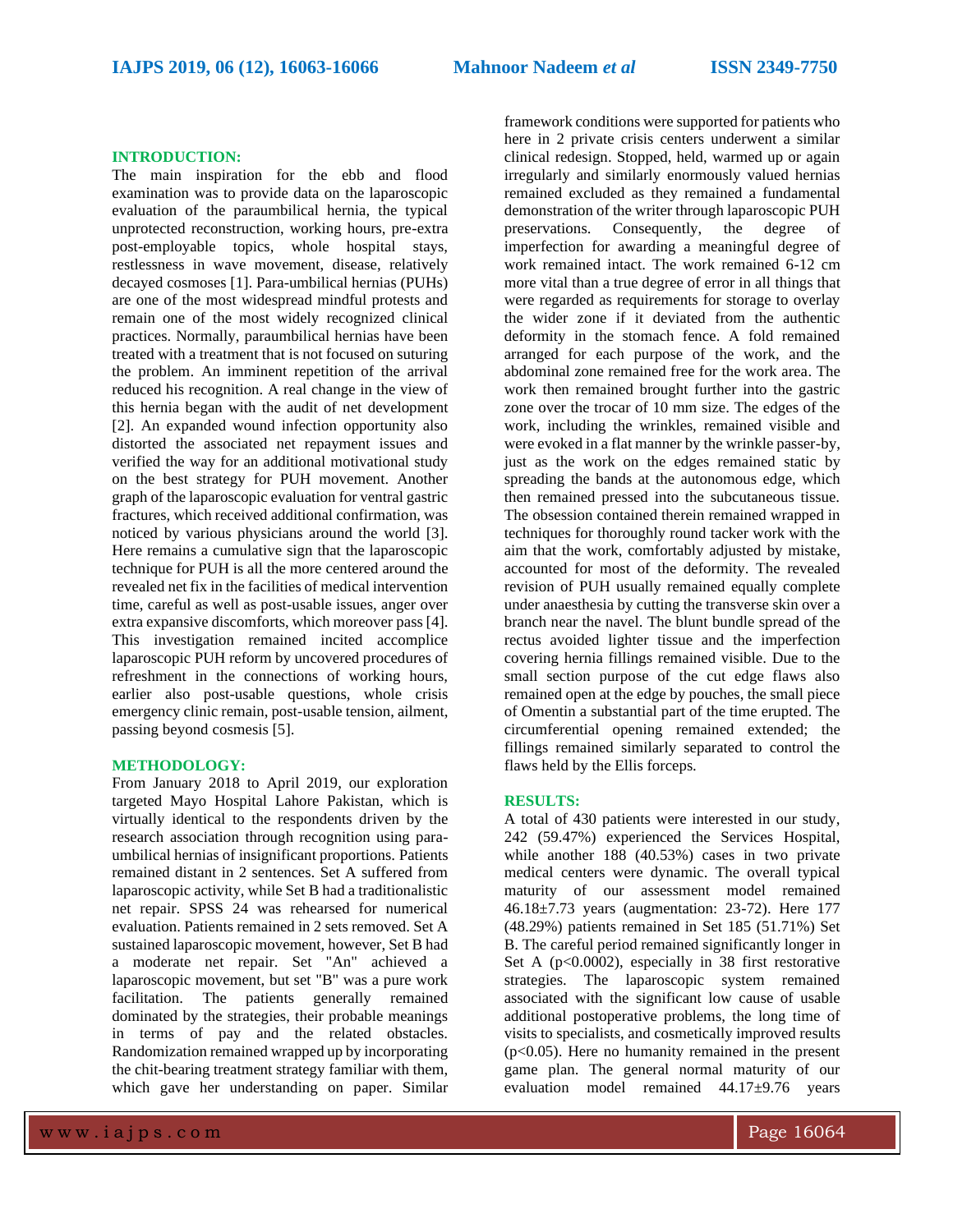(increase: 23-72). Here 171 (48.29%) patients remained in Set An and 179 (51.71%) in Set B. The careful time in Set A (p<0.0002) remained very long, especially for the first 35 treatment strategies. The laparoscopic strategy remained linked by the moderately low chance of cautious, even reusable problems, heavy focus visits and also cosmetically improved results ( $p<0.05$ ). Here no mankind remained in the present assembly. In Set A these 38.17±12.874 years (decision: 18-69 years) remained, likewise in Set B 42.24±9.942 years (decision: 24-74 years). Here remained 167 (48.27%) patients in Set A and beyond 172 (51.73%) Set B. A total of 69 (21.19%) men remained here similar to 268 (78.81%) women. Set A had 39(23.90%) men also 129(78.11%) ladies, but Set B had 62(36.68%) men similar to 112(65.31%) ladies. The distortion size was 3.6 cm, similar to 5.6 cm. The working time in Set A generally remained longer in remarkable 55 procedures as it improved routinely, at least to the extent that the then significant time frame of revealed repetition remained Rapider (Table 1). The general reason for the problems persisted in Set B, which referred to Set A (Table 2), overall. The common rate in both tables was indeed liberal (p<0.04). Returns in uncovered activity were found below the line in patients who built up a stunning postemployable harm disease. The most extensive addition point in the laparoscopic set occurred in patients who remained worked in this direction from the earliest starting point of the medical procedure up to the epic hernia. The entire time of visiting emergency rooms remained superfluously short in Set A, which referred to Set B (Table 3).

| Variable                   | <b>Kind of Repair</b> |                         |  |  |  |
|----------------------------|-----------------------|-------------------------|--|--|--|
|                            | Laparoscopic repair   | <b>Open Mesh Repair</b> |  |  |  |
| <b>Dated of Operation:</b> |                       |                         |  |  |  |
| $40-60$ Mins               | 23(15.18%)            | 83(46.06%)              |  |  |  |
| $61-90$ Mins               | 95(61.65%)            | 57(31.75%)              |  |  |  |
| 90 Minutes and above       | 38(26.17%)            | 45(25.18%)              |  |  |  |

**Table-1: Contrast of period of operation in mutually sets.**

**Table-2:** Evaluation of difficulties.

|                                                     | <b>Laparoscopic Reparation</b> | <b>Exposed mesh</b> |            |  |  |
|-----------------------------------------------------|--------------------------------|---------------------|------------|--|--|
|                                                     | $N = 171$                      | Reparation          |            |  |  |
|                                                     |                                | $N = 178$           |            |  |  |
| <b>Operatively similarly initial Post-operative</b> |                                |                     |            |  |  |
| issues:                                             |                                |                     |            |  |  |
| Prolonged Ileus                                     | 08(8.26%)                      | 47(34.42%)          | P < 0.0001 |  |  |
| Hematoma                                            | 03(2.62%)                      | $36(25.62\%)$       | P<0.0001   |  |  |
| Intestinal damage                                   | $3(5.7\%)$                     | 04(3.28%)           |            |  |  |
| Seroma                                              | $6(3.04\%)$                    | $16(10.49\%)$       | P<0.0001   |  |  |
| Bleeding throughout                                 | 08(7.67%)                      | $12(8.44\%)$        |            |  |  |
| desmolases                                          |                                |                     |            |  |  |
| Cellulitis of trocar site                           | $05(4.24\%)$                   | $00(00\%)$          |            |  |  |
| Late post-operative issues:                         |                                |                     |            |  |  |
| Wound/Mesh contagion                                | 04(3.34%)                      | 13 (9.40%)          | P<0.0001   |  |  |
| Prolonged discomfort                                | 02(1.47%)                      | $14(9.8\%)$         |            |  |  |
| (>4months)                                          |                                |                     |            |  |  |
| Wound dehiscence                                    | $00(00\%)$                     | 10(7.09%)           |            |  |  |
| Port herniation                                     | $02(1.10\%)$                   | $00(00\%)$          |            |  |  |
| Repeated hernia                                     | 10(7.63%)                      | 17 (10.36%)         |            |  |  |

**Table-3: Average extent of hospital stay.**

|  | Cases having | lases without<br>- 0 |
|--|--------------|----------------------|
|  | ssues        | issues<br>$\sim$     |